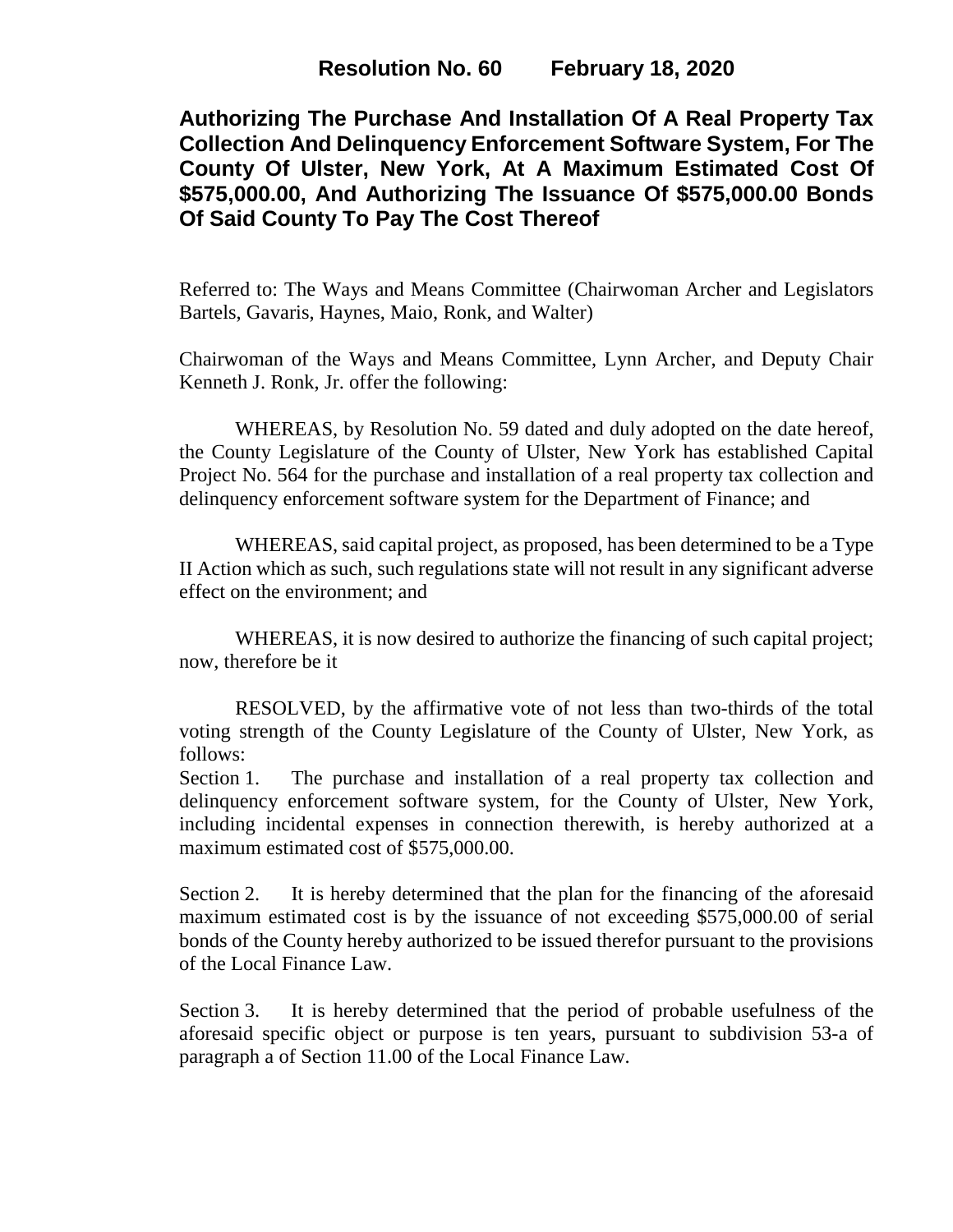### **- Page 2 -**

## **Resolution No. 60 February 18, 2020**

# **Authorizing The Purchase And Installation Of A Real Property Tax Collection And Delinquency Enforcement Software System, For The County Of Ulster, New York, At A Maximum Estimated Cost Of \$575,000.00, And Authorizing The Issuance Of \$575,000.00 Bonds Of Said County To Pay The Cost Thereof**

Section 4. Subject to the provisions of the Local Finance Law, the power to authorize the issuance of and to sell bond anticipation notes in anticipation of the issuance and sale of the bonds herein authorized, including renewals of such notes, is hereby delegated to the Commissioner of Finance, the chief fiscal officer. Such notes shall be of such terms, form and contents, and shall be sold in such manner, as may be prescribed by said Commissioner of Finance, consistent with the provisions of the Local Finance Law.

Section 5. All other matters except as provided herein relating to the serial bonds herein authorized including the date, denominations, maturities and interest payment dates, within the limitations prescribed herein and the manner of execution of the same, including the consolidation with other issues, and also the ability to issue serial bonds with substantially level or declining annual debt service, shall be determined by the Commissioner of Finance, the chief fiscal officer of such County. Such bonds shall contain substantially the recital of validity clause provided for in Section 52.00 of the Local Finance Law, and shall otherwise be in such form and contain such recitals, in addition to those required by Section 51.00 of the Local Finance Law, as the Commissioner of Finance shall determine consistent with the provisions of the Local Finance Law.

Section 6. The faith and credit of said County of Ulster, New York, are hereby irrevocable pledged for the payment of the principal of and interest on such bonds as the same respectively become due and payable. An annual appropriation shall be made in each year sufficient to pay the principal of and interest on such bonds becoming due and payable in such year. There shall annually be levied on all the taxable real property of said County, a tax sufficient to pay the principal of and interest on such bonds as the same become due and payable.

Section 7. The validity of such bonds and bond anticipation notes may be contested only if:

1) Such obligations are authorized for an object or purpose for which said County is not authorized to expend money, or

2) The provisions of law which should be complied with at the date of publication of this resolution are not substantially complied with,

and an action, suit or proceeding contesting such validity is commenced within twenty days after the date of such publication, or